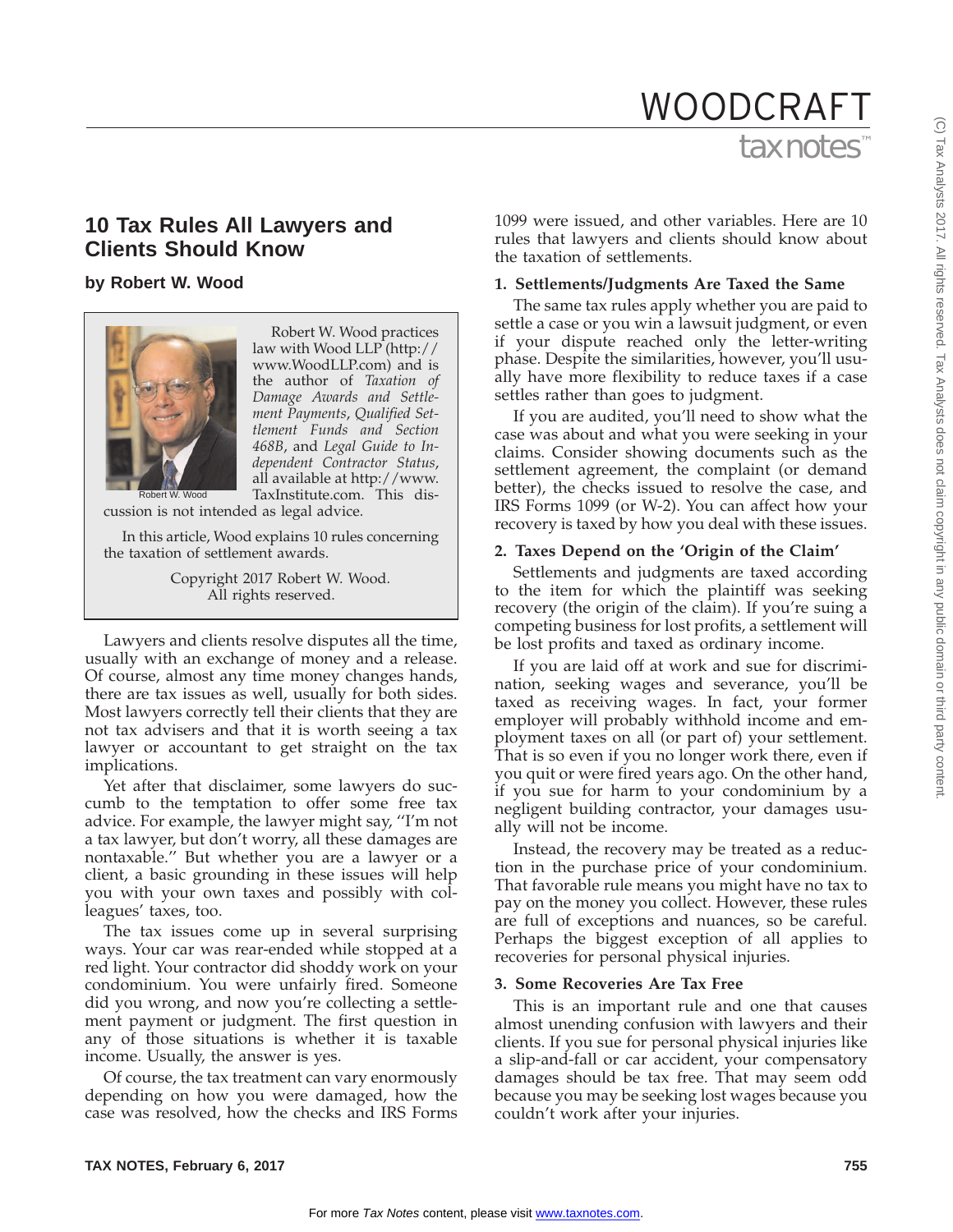#### **COMMENTARY / WOODCRAFT**

But a specific section of the tax code — section 104 — shields damages for personal physical injuries and physical sickness. Note the ''physical'' requirement. Before 1996, ''personal'' injury damages were tax free. That meant emotional distress, defamation, and many other legal injuries also produced tax-free recoveries. That changed in 1996.

Since then, your injury must be physical to give rise to tax-free money. Unfortunately, neither the IRS nor Congress has made clear what that means. The IRS has generally said that you must have visible harm (cuts or bruises) for your injuries to be physical. This observable bodily harm standard generally means that if you sue for intentional infliction of emotional distress, your recovery is taxed.

If you sue your employer for sexual harassment involving rude comments or even fondling, that is not physical enough for the IRS. But some courts have disagreed. The Tax Court in particular has allowed some employment lawsuits complete or partial tax-free treatment, when the employee had physical sickness or the exacerbation of a preexisting illness from the employer's conduct.

Thus, standards are getting a little easier. However, taxpayers routinely argue in U.S. Tax Court that their damages are sufficiently physical to be tax free, and unfortunately, the IRS usually wins these cases. In many cases, a tax-savvy settlement agreement could have improved the plaintiff's tax chances.

## **4. Emotional Distress Symptoms Not Physical**

The tax law draws a distinction between money you receive for physical *symptoms* of emotional distress (like headaches and stomachaches) and money you receive for physical *injuries* or *sickness*. Here again, these lines are not clear. For example, if in settling an employment dispute you receive \$50,000 extra because your employer gave you an ulcer, is the ulcer physical or is it merely a symptom of your emotional distress?

Many plaintiffs end up taking aggressive positions on their tax returns, claiming that damages are tax free. But that can be a losing battle if the defendant issues an IRS Form 1099 for the entire settlement. That means it can behoove you to try to get an agreement with the defendant about the tax issues. There's nothing improper about doing this.

There are wide variations in tax reporting and the multiple players often involved in litigation (parties, their insurance companies, and their attorneys). Thus, trying to nail all this down in the settlement agreement is a good idea. You may have to pay for outside tax experts, but you'll usually save considerable money later by spending a little at this critical moment.

Otherwise, you might end up surprised with Forms 1099 you receive the year after your case settles. At that point, you will not have a choice about reporting the payments on your tax return.

## **5. Medical Expenses Are Tax Free**

Even if your injuries are purely emotional, payments for medical expenses are tax free, and what constitutes medical expenses is surprisingly liberal. For example, payments to a psychiatrist or counselor qualify, as do payments to a chiropractor or physical therapist. Many nontraditional treatments count, too.

However, if you have previously deducted the medical expenses and are reimbursed when your suit settles in a subsequent year, you may have to pay tax on these items. Blame the ''tax benefit rule.'' It says that if you previously claimed a deduction for an amount that produced a tax benefit to you (meaning it reduced the amount of tax you paid), you must pay tax on that amount if you recover it in a subsequent year.

The opposite is also true. If you deducted an amount in a previous year and that deduction produced no tax benefit to you, then you can exclude the recovery of that amount in a later year from your gross income.

## **6. Allocating Damages Can Save Taxes**

Most legal disputes involve multiple issues. You might claim that the defendant kept your laptop, frittered away your trust fund, undercompensated you, or failed to reimburse you for a business trip or other items. In fact, even if your dispute relates to one course of conduct, there's a good chance the total settlement amount will involve several types of consideration.

It is usually best for plaintiff and defendant to try to agree on what is being paid and its tax treatment. Those agreements aren't binding on the IRS or the courts in later tax disputes, but they are rarely ignored. As a practical matter, what the parties put down in the agreement is often followed. And in the real world, there are usually multiple categories of damages.

For all those reasons, it is more realistic — and more likely to be respected by the IRS and other tax authorities — to divide the total and allocate it across multiple categories. If you are settling an employment suit, there might be some wages (with withholding of taxes and reported on a Form W-2), some non-wage emotional distress damages (taxable but not wages, so reported on a Form 1099), some reimbursed business expenses (usually nontaxable, unless the employee had deducted them), some pension or fringe benefit payments (usually nontaxable), and so on. There may even be some payments allocable to personal physical injuries or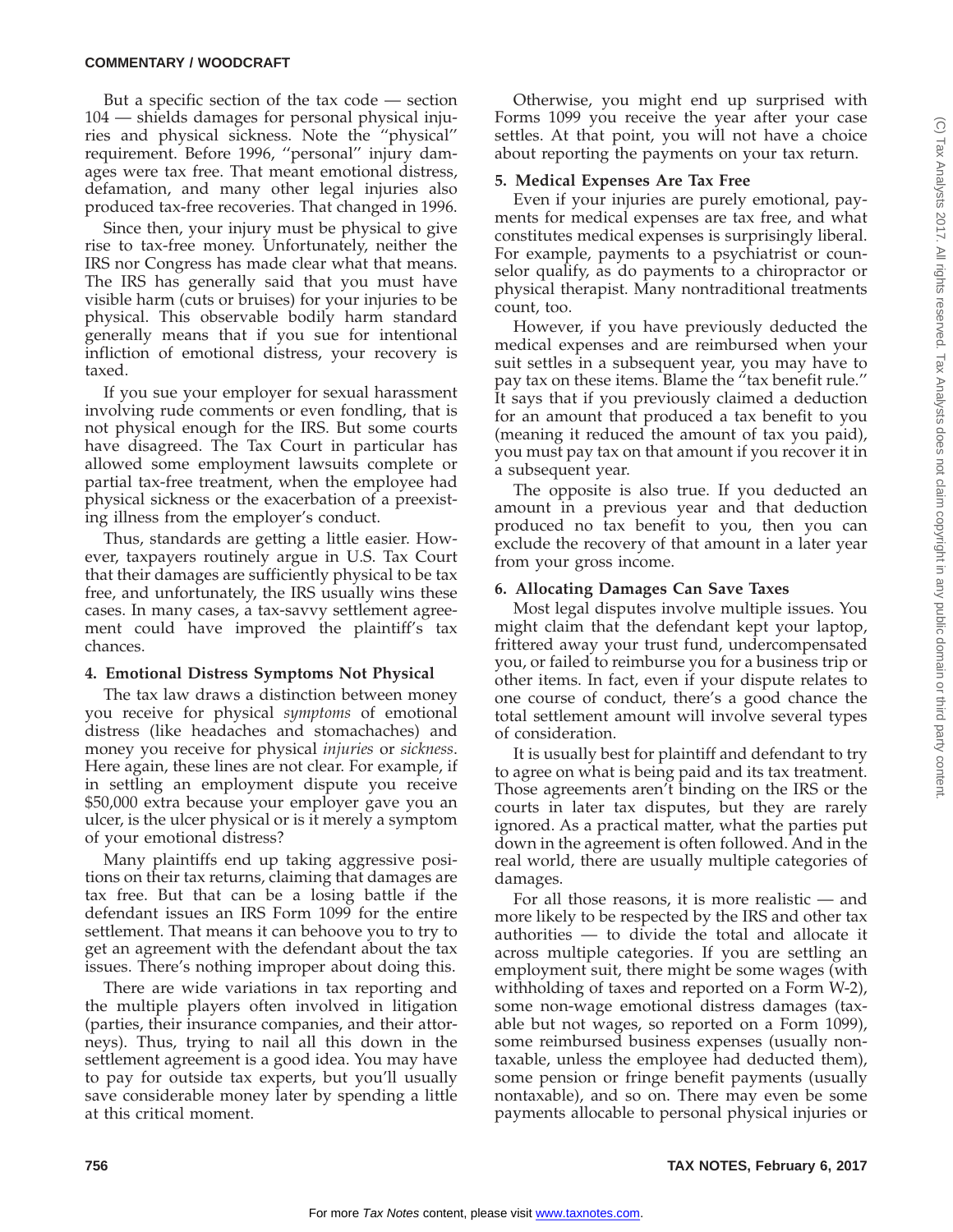physical sickness (nontaxable, so no Form 1099), although this subject is controversial (see discussion above).

# **7. Capital Gain Instead of Ordinary Income**

Outside the realm of suits for physical injuries or physical sickness, just about everything is income. However, that does not answer the question of *how* it will be taxed. If your suit is about damage to your house or your factory, the resulting settlement may be treated as capital gain. Long-term capital gain is taxed at a lower rate (15 percent or 20 percent, not 39.6 percent) so is much better than ordinary income. (Well, you might pay 23.8 percent on capital gain because of Obamacare's net investment income tax.)

Apart from the tax rate preference, your tax basis may be relevant, too. This is generally your original purchase price, increased by any improvements you've made, and decreased by depreciation, if any. In some cases, your settlement may be treated as a recovery of basis, not income.

A good example would be harm to a capital asset, such as your house or your factory. If the defendant harmed it and you collect damages, you may be able to reduce your basis rather than reporting gain. Some settlements are treated like sales, so again, you may be able to claim your basis.

In many circumstances, the ordinary income versus capital distinction can be raised, so be sensitive to it. For example, some patent cases can produce capital gain, not ordinary income. The tax rate spread can be nearly 20 percent.

# **8. Attorney Fees Can Be a Trap**

Whether you pay your attorney by the hour or by contingent fee, legal fees will affect your net recovery and your taxes. If you are the plaintiff and use a contingent fee lawyer, typically you will be treated (for tax purposes) as receiving 100 percent of the money recovered by you and your attorney. This is so even if the defendant pays the contingent fee directly to your lawyer.

If your case is fully nontaxable (say, an auto accident in which you are physically injured), that should cause no tax problems. But if your recovery is taxable, the type of deduction you can claim for the legal fees can vary materially. This trap occurs frequently.

Say you settle a suit for intentional infliction of emotional distress for \$100,000, and your lawyer keeps 40 percent, or \$40,000. You might think that you would have \$60,000 of income. Instead, you will have \$100,000 of income, followed by a \$40,000 miscellaneous itemized deduction.

That means you will be subject to numerous limitations that can whittle your deduction down to nothing. For alternative minimum tax purposes,

you get no tax deduction for the fees. That is why many clients say they are paying tax on money (the lawyers' fees) that they never received. Notably, not all lawyers' fees face this harsh tax treatment.

If the lawsuit concerns the plaintiffs' trade or business, the legal fees are a business expense. Those legal fees are above the line (a better deduction). Moreover, if your case involves claims against your employer, or involves specific whistleblower claims, there is an above-the-line deduction for legal fees.

That means you deduct those legal fees before you reach the adjusted gross income line on the front of your Form 1040. An above-the-line deduction prevents the problems regarding miscellaneous itemized deductions taken after your AGI has been calculated. But outside of employment claims, some whistleblower claims, or your trade or business, be careful. There are sometimes ways of circumventing these attorney fee rules, but you'll need tax help to do it, before your case settles.

# **9. Punitive Damages, Interest Always Taxable**

Punitive damages and interest are always taxable, even if your injuries are 100 percent physical. Say you are injured in a car crash and get \$50,000 in compensatory damages and \$5 million in punitive damages. The \$50,000 is tax free, but the \$5 million is fully taxable. What's more, you can have trouble deducting your attorney fees.

The same occurs with interest. You might receive a tax-free settlement or judgment, but pre-judgment or post-judgment interest is always taxable. As with punitive damages, taxable interest can produce attorney fee deduction problems. These rules can make it more attractive (from a tax viewpoint) to settle your case rather than have it go to judgment.

Suppose that you were in a car crash and are about to receive \$50,000 in compensatory (tax-free) damages, plus \$5 million in punitive damages. Can you settle for \$2 million that is all tax free? It depends, among other things, on whether the judgment is final or on appeal.

It also depends on what issues are being appealed. The facts and procedural posture of your case are important. In some cases, though, you can be much better off, from a tax viewpoint, taking less money.

# **10. It Pays to Consider the Defense**

Plaintiffs are generally much more worried about tax planning than defendants. Nevertheless, consider the defense's perspective, too. A defendant paying a settlement or judgment will always want to deduct it. If the defendant is engaged in a trade or business, that will rarely be questioned because litigation is a cost of doing business.